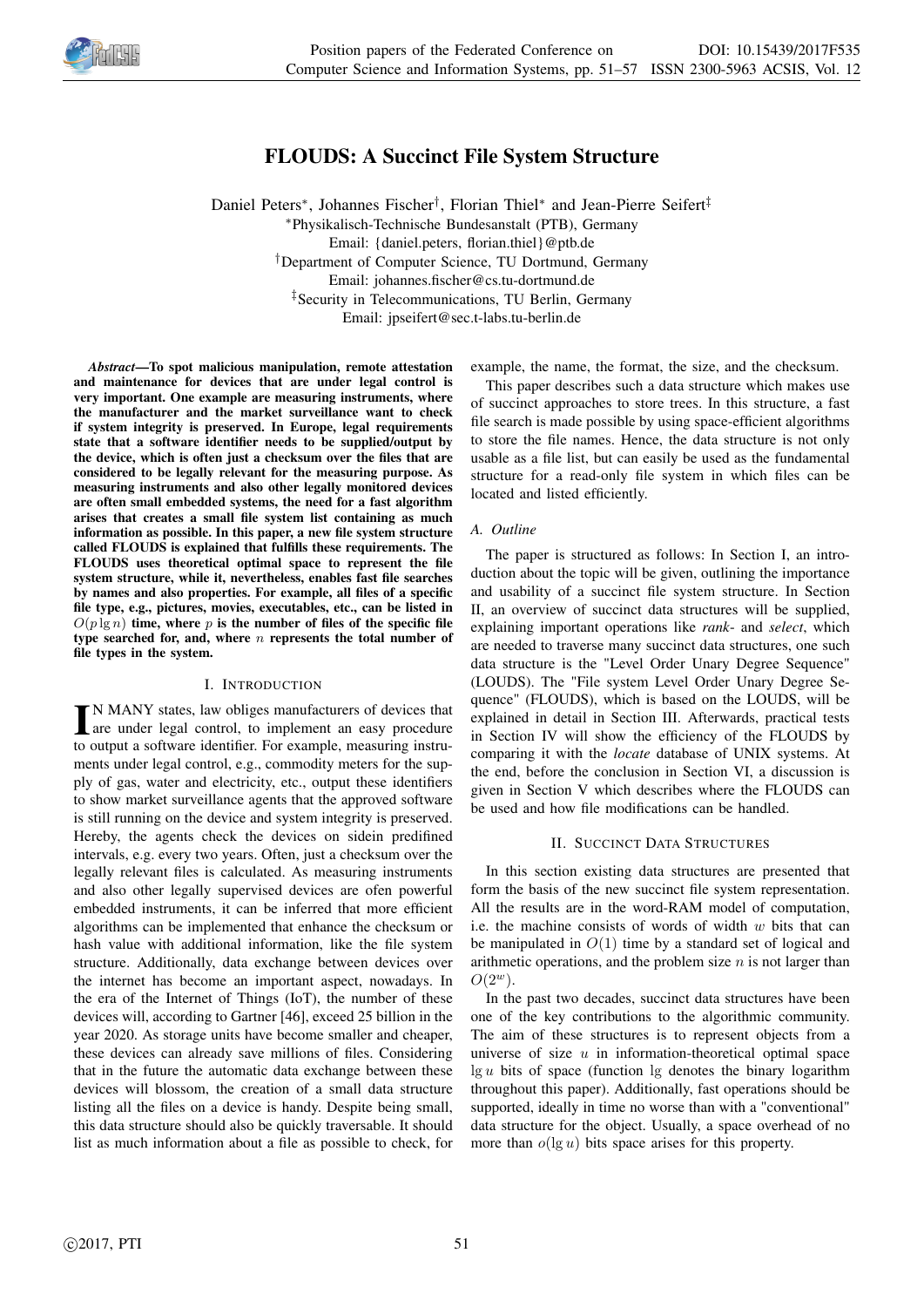Ordered trees are just one example, where succinct data structures yield good result. Hereby, with  $n$  nodes we have a universe of size  $u \approx 4^n$ . In 1989, Jacobson first described such a tree representation that used only  $10n + o(n)$  bits, while supporting the most common navigational operations in  $O(\lg n)$  time [29]. With time, new succinct data structure for trees where developed that use the optimal  $2n + o(n)$  bits and optimal  $O(1)$  navigation time, e.g. [39]. A conventional, pointer-based data structure, for example, requires  $\Theta(n \lg n)$ bits.

There are many more examples of succinct data structures: bit-vectors [41], dictionaries [40], binary relations [3], permutations [37], suffix trees [45], etc. In nearly all cases, attempts were made at practical implementations, with successful results [20], [24], [31].

# *A. Rank and Select*

Many succinct data structures make use of two fundamental operations, called *rank*- and *select*. In this paper, these operations on S, with  $S[1, n]$  being a *bit-string* of length n, are defined as follows:

- rank<sub>1</sub> $(S, i)$  gives the number of 1's in the prefix  $S[1, i]$
- select<sub>1</sub> $(S, i)$  gives the position of the i'th 1 in S, reading S from left to right  $(1 \le i \le n)$

To give an example, in a string  $S = 01001$  of size 5, where position 1 denotes the leftmost bit, rank $_1(S, 3) = 1$ , and select<sub>1</sub>(S, 2) = 5. Operations rank<sub>0</sub>(S, i) and select<sub>0</sub>(S, i) are defined similarly for 0-bits. S can be represented in  $n + o(n)$  bits such that rank- and select-operations are supported in  $O(1)$  time [39].

The approach used to achieve this is to divide the bit-string S into blocks of fixed size, e.g. 64 bit, and store the number of ones before the blocks. These blocks can be combined into bigger blocks, e.g. of size 4096 bits, often called super-blocks, which again store the number of ones at the position in front of each super-block. After each super-block the number of ones for the upcoming smaller block is reset to 0. Every superblock needs  $\lg n$  bits and with the example of 4096 bit size super-blocks, each small block needs only  $\lg(4096) = 12$  bits to store the number of ones till this position. rank<sub>1</sub> $(S, i)$  can then be performed by accessing the blocks and adding them together. Getting the number of ones inside a block is done by bit-operations and/or table-lookups to speed up the process. The approach for  $\text{select}_1(S, i)$  is similar but a little bit trickier, a nice description can be found in [9], where a three level directory structure is used.

### *B. Storing Trees Succinctly*

There are several ways to represent an ordered tree with  $n$  nodes using  $2n$  bits. The best known are the "level order unary degree sequence" (LOUDS), the "balanced parantheses" (BP) and the "depth first unary degree sequence" (DFUDS) [5], [29], [38]. A comparison of these structures is depicted in Figure 1.

The LOUDS is formed by performing a breadth-first traversal (BFT) on the tree, starting with an artificial super-root that is added in front of the real root node and connected to it. At every step of the BFT  $1<sup>d</sup>0$  is added to the LOUDS for each node, with d being the number of children of the respective node.

The BP and DFUDS use the depth-first traversal (DFT) for their construction. The BP is constructed as follows: when the DFT descends a level, an opening parenthesis is written, and when it ascends, a closing one is written.

The DFUDS combines the BP and the LOUDS. Hereby, when the DFT descends to a node,  $d$  open parentheses are written out, with  $d$  being the number of the children of that node. After the node traversal a closing parenthesis is written out. Like in the LOUDS, an opening parentheses is added at the beginning, similar to the artificial super-root.



Fig. 1: Comparison between LOUDS, BP und DFUDS (s is the artificial super-root)

For the LOUDS only *rank*- and *select* is needed to enhance the data structure with navigational operations. The BP and the DFUDS need some more structures:

- enclose( $S$ ,  $p$ ): Finds the pair of parentheses, which encloses the open parentheses at position  $p$  most tightly and returns the position of the open parenthesis of the pair of parentheses.
- findclose( $S, p$ ): Returns the position of the closing parentheses which belongs to the open parentheses at position  $\hat{p}$ .
- findopen $(S, p)$ : Returns the position of the open parentheses which belongs to the closing parentheses at position  $\mathcal{D}$ .

All these functions can be implemented in  $O(1)$  time with  $o(n)$  space, with very small and fast practical data structures, see, e.g [19]. As can be noticed, all succinct data structures for trees [5], [10], [14], [29], [38] must have the freedom to fix a particular naming for the nodes; natural such namings are post- or pre-order [5], [29], [38], in-order [10], and level-order [29].

As the LOUDS is easier to implement and needs only *rank*and *select*, it practically also uses less space. Therefore, we think the best choice is to use it as the fundamental structure of the file system structure explained in Section III.

Augmenting the LOUDS with *rank*- and *select* results in the total space of  $2n + o(n)$  bits, where the basic navigational operations on trees are simulated in  $O(1)$  time: Getting the parent of node  $i$  ( $1 \leq i \leq n$ ) is done by jumping to the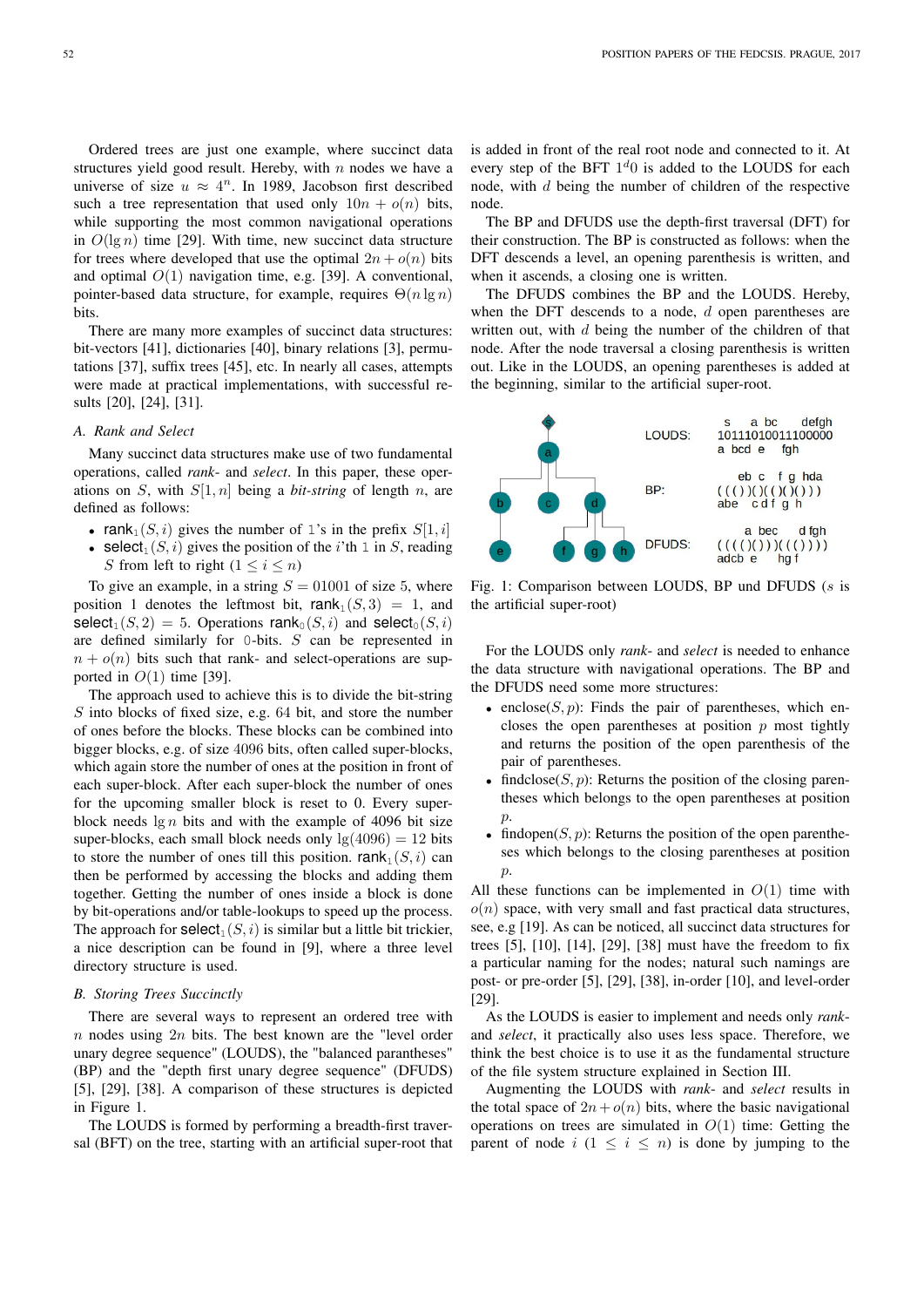position y of the i'th 1-bit in S by  $y = \text{select}_1(S, i)$ , and then by counting the number  $j$  of 0's that are present before y, with  $j = \text{rank}_{0}(S, y)$ . The resulting j represents the levelorder number of the parent of i. Listing the children of i is done by going to the position  $x$  of the i'th 0-bit in  $S$  by  $x = \text{select}_0(S, i)$ , and then iterating over the positions  $x +$  $1, x + 2, \ldots$ , as long as the corresponding bit is '1'. For each such position  $x+k$  with  $S[x+k] = 1$ , the level-order numbers of i's children are rank<sub>1</sub> $(S, x) + k$ , which can be simplified to  $x - i + k + 1$ .

To give an example, we look more close at Fig. 1. Here, the LOUDS is  $S = 10111010011100000$ , with the corresponding tree depicted at the left hand side of the figure. Now, to get the children of the forth node (in Fig. 1 denoted as  $d$ ), we calculate the position of the first child of d in S:  $x_1 = \text{select}_0(S, 4) +$  $1 = 10$ . We then check if  $S[x_1] = 1$  and if so  $(S[10] = 1)$ we increment the position by one until we arrive at a 0. In our example until position 13, i.e. positions 10, 11, 12 are the positions of the children of node  $4(d)$ . To convert the positions tho the tree numbers, we then have to calculate  $c_1$  = rank<sub>1</sub> $(S, 10) = 6$  (f in alphabetical numbering as shown in Fig. 1),  $c_1 = \text{rank}_1(S, 10) = 7$  (g), and  $c_1 = \text{rank}_1(S, 10) =$ 8 (h). For a parent, let us take node the third node as an example (in Fig. 1 denoted as c). Here,  $y = \text{select}_1(S, 3) = 4$ is the position of the node in the LOUDS, and with  $j =$ rank<sub>0</sub> $(S, 4) = 1$ , we get 1 as a result (*a*).

### *C. Wavelet Trees*

The operations *rank*- and *select* have been extended to sequences over larger alphabets, at the cost of slight slowdowns in the running times [4], [21]. In this section a practical approach is discussed, called *wavelet tree* [23]. A wavelet tree is constructed as follows: First each character  $c$  in a text  $S$  is assigned to exactly one bit (a 0 or a 1). The root node  $v_1$  is situated on the first level and contains the bit-vector  $B_1$  and the actual text  $S_1 = S$ . Now the tree is built recursively: If a node v contains a text  $S_v$  that has at least two different characters, then two child nodes  $v_l$  and  $v_r$  are created. All characters which are marked with a 0 go to the left node and all other characters go to the right node. Note that at the end the  $S_v$ 's of every node are not saved, only their bit vectors  $B_v$  with the *rank*- and *select* data structures, and the mappings "c to leaf" and "leaf to c". If a balanced wavelet tree is constructed, in which the first half of a node's alphabet is written into the left child and the other half into the right one, the mappings from " $c$  to leaf" and from "leaf to  $c$ " do not need to be stored, and the tree can still be easily traversed. Figure 2 shows such a balanced wavelet tree for  $S = 303302013032012010010$ .

The advantage of these wavelet trees is that  $\text{select}_{c}(S, i)$ , rank $c(S, j)$  and access(j) queries for an alphabet of size  $\sigma$ can be answered in  $O(\lg \sigma)$  time for every character c in S and position j in S, while using only  $n \lg \sigma + o(n \lg \sigma)$  space.

To give an example, we look at Fig. 2. Here, rank<sub>3</sub>( $S_1$ , 6) can be calculated as follows. We know that 3 is in the second half of our alphabet  $(0, 1$  are represented as a 0 in  $B_1$ , and the numbers 2 and 3 are represented as a 1). So first,



Fig. 2: Illustration of a balanced wavelet tree.

rank<sub>1</sub>( $B_1$ , 6) = 4 and then rank<sub>1</sub>( $B_3$ , 4) = 3 (here again 3 is represented as a 1 in  $B_2$  because it is in the second half of the alphabet, and 2 in the first), meaning in total rank<sub>3</sub>( $S_1$ , 6) = 3. For select a similar procedure is being used only that now we start from the leaves. To calculate  $\text{select}_1(S_1, 2)$ , we know that 1 is represented by a 0 in  $B_1$  and as a 1 in  $B_2$ . Hence, we get select<sub>1</sub> $(B_2, 2) = 7$ , and afterwards select<sub>0</sub> $(B_1, 7) = 14$ , so the result is  $\text{select}_1(S_1, 2) = 14.$ 

# III. FLOUDS

An approach that is also based on the LOUDS to store treelike graphs, which file systems with links can be regarded as, is explained in [16]. This method was developed primarily for storing phylogenetic networks (phylogenetic networks are used in biology to express relationships between species). The structure consists of a trit (ternary digit) variant to store the enhanced LOUDS, which is rather not suitable for file systems, because one can only differentiate between two types of files, e.g., links and regular files (the 0s in the trit-variant are used to end the children listing of a node as in the LOUDS). In this section, a new version called FLOUDS ("File system Level Order Unary Degree Sequence") is described, which makes use of the wavelet tree presentation described in Section II-C. Therefore, files can be divided into more than two types, e.g. the types listed in Figure 3:

- regular files
- directories
- links (hard-, soft)
- block-oriented device
- char-oriented device

This list can be expanded, e.g. to sockets, pipes, MIME types (pictures, videos, ...) etc., or shortened as needed.

The FLOUDS is created as follows: First a BFT at the root of the file system tree is started. For every node (file/folder) a predefined number representing the file type is appended to S. If the node is the first child of its father, a 1 is written to B, otherwise a 0. The array  $S$  can be created directly as a wavelet tree, when the number of file types  $t$  is known from the beginning; if not, it can be created later, after the complete BFT run.

Additionally, the file/folder names are successively written to  $N$ , whereas  $B_n$  marks the beginning of a new file name by a 1. After a complete BFT  $S$ ,  $B$ ,  $N$  and  $B_n$  are created and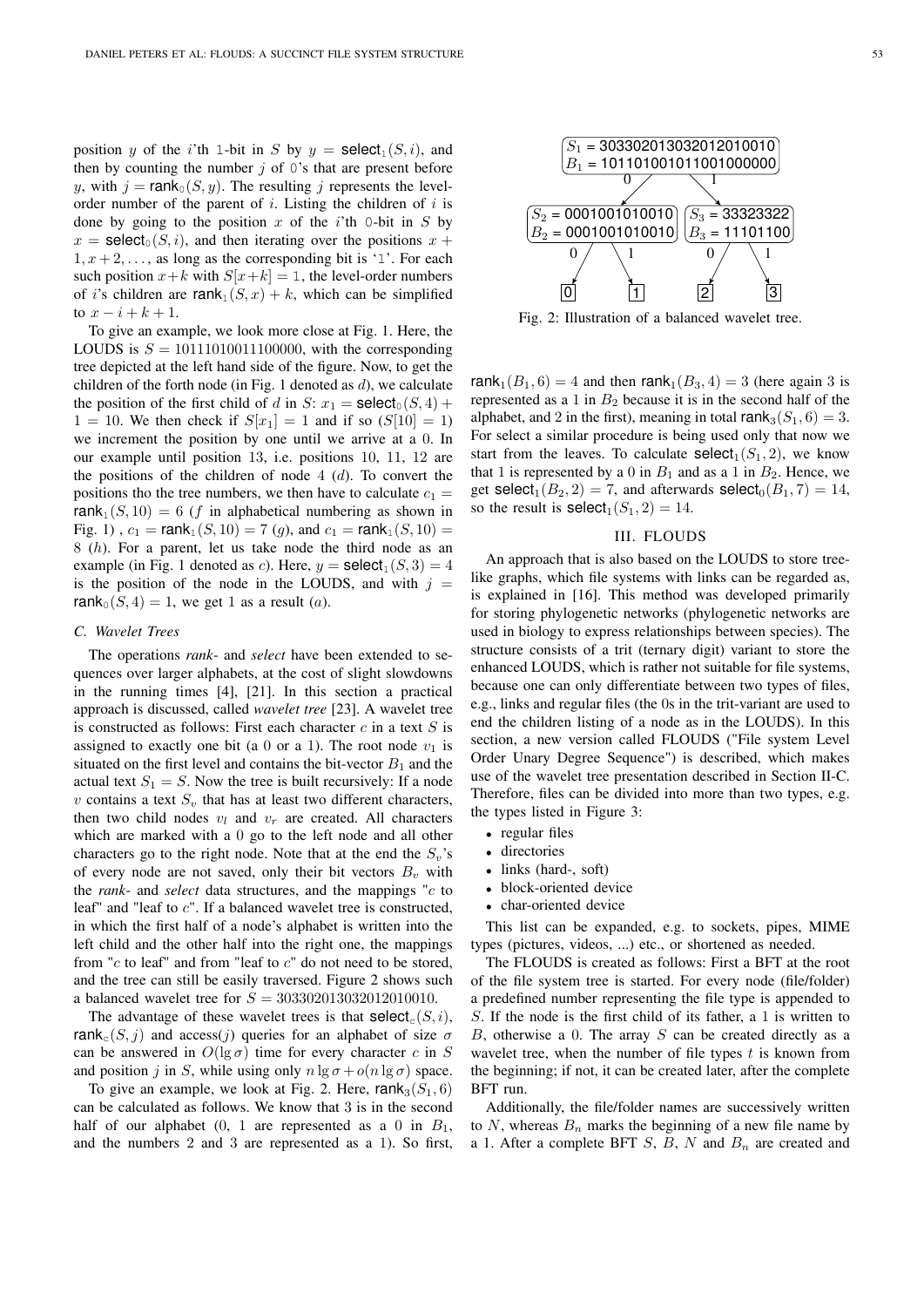

Fig. 3: File system structure FLOUDS, consisting of S, B, H, N and  $B_n$ .

the number of nodes  $n$  and the number of links  $l$  are known. This information can then be used to create the wavelet tree H, which is needed to retrieve the link address to the file. In total H requires  $l \lg n + o(l \lg n)$  space. In H the FLOUDS numbers of the real files of the links are stored, in the order in which they were traversed by the BFT. Now,  $H$  can be used to check if a file is a link, and afterwards get the linked file, as described in the next section.

# *A. Navigating through the FLOUDS*

With the help of  $S$  and  $B$ , a file system tree traversal can be done much like it in the LOUDS. Functions *parent* and *child* are as follows:

- child $(x, i)$  = select<sub>1</sub> $(B, \text{rank}_1(S; x)) + i 1$ , if  $S[x]$  = 1 and  $i <$  number of children
- parent $(x)$  = select<sub>1</sub> $(S, \text{rank}_1(B; x))$

For example, in Figure 3, the folder-entries of node 9 can be listed by first checking if node 9 is a folder  $S[9] = 1$ , and then getting its folder-number  $f_n = \text{rank}_1(S; 9) = 4$ . Afterwards, a jump to its first child is done, child $(9, 1)$  = select<sub>1</sub> $(B; 4)$  = 13. All the children of node 9 are between the first and the last child l: child $(9, l)$  = select<sub>1</sub> $(B; 5) - 1 = 14$  (the position before encountering the next '1':  $4 + 1 = 5$ ). So the folderentries of node 9 are 13 and 14 (and  $l = 2$ ).

The time complexity of outputting a child (folder entry) lies in  $O(\lg t)$ , with t being the number of file types in the FLOUDS, because all rank and select operations on B are supported in  $O(1)$ , and for S, which is saved in a wavelet tree format, in  $O(\lg t)$ .

The array  $H$  can be used to check if a node is a link (in the example from Figure 3:  $S[n] = 3$  or if a file is referenced by links, and where these links are situated in the file system tree, by using the wavelet tree of  $H$ :

- getLink $(n, i)$  = select<sub>3</sub>(S; select<sub>n</sub> $(H; i)$ )
- getOrig $(n) = H$ [rank<sub>3</sub> $(S; n)$ ], if  $S[n] = 3$

Looking again at the example of Figure 3: the first link that points to node 7 is  $getLink(7, 1)$ select<sub>3</sub>(S; select<sub>7</sub>(H; 1)) = 11; and the file-number (node) 12 points to is getOrig(12) =  $H$ [rank<sub>3</sub>(S; 12)] = 8. Hence, the FLOUDS also enables to print out its direct parent directory, and additionally, if it is a link or has links pointing to it, the parent directories the other links are stored in. Hereby, the time complexity depends on the wavelet tree of  $H$  and  $S$  to find the files, so summing up, listing all parent folders of a file including the parent folders of its links, is in  $O(a*(\lg l+\lg t))$ , with  $l$  being the number of all original files that have links,  $t$ the number of total file types in the whole file system, and  $a$ the actual number of links of the searched file.

Additionally, with the help of *rank*- and *select*, the following functions are directly executable:

- Getting the number of files in a folder and listing them.
- Getting the number of files of a specific file-type in a folder and listing them.

For example, if every file is assigned a MIME-type number, all pictures in the file system can be listed efficiently.

# *B. Efficiently Storing File Names*

A simple method to find files fast can be achieved by sorting the folder entries in alphabetical order. Hereby, the prefix of a file name in a folder can be found by a binary search.

A more efficient search that also finds substrings of file names can be achieved by applying 2-Way dictionaries. An example would be using the Burrows-Wheeler Transform (BWT) [8] with Run-Length Encoding. Such a method is described in [15], for example. Hereby, substrings can be found efficiently, and afterwards be mapped to their FLOUDS numbers, or the file names can be read out via the FLOUDS numbers, respectively.

Another method that aims at compression, is described in [2]. There, the Lempel-Ziv algorithm 78 (LZ78 [47]) is altered in a way that makes locating prefixes possible. The LZ78 compression algorithm for a string  $S[1, n]$  proceeds by parsing  $S$  from left to right. Hereby,  $S$  is divided into blocks that are one-letter extensions of previously parsed substrings. The set of current blocks is called the phrase dictionary D. The dictionary D is prefix-closed and represented with a trie (the LZ-trie), which is stored in [2] with some enhancements to achieve look-up and access support. The method is good for checking the integrity of file system structures, because finding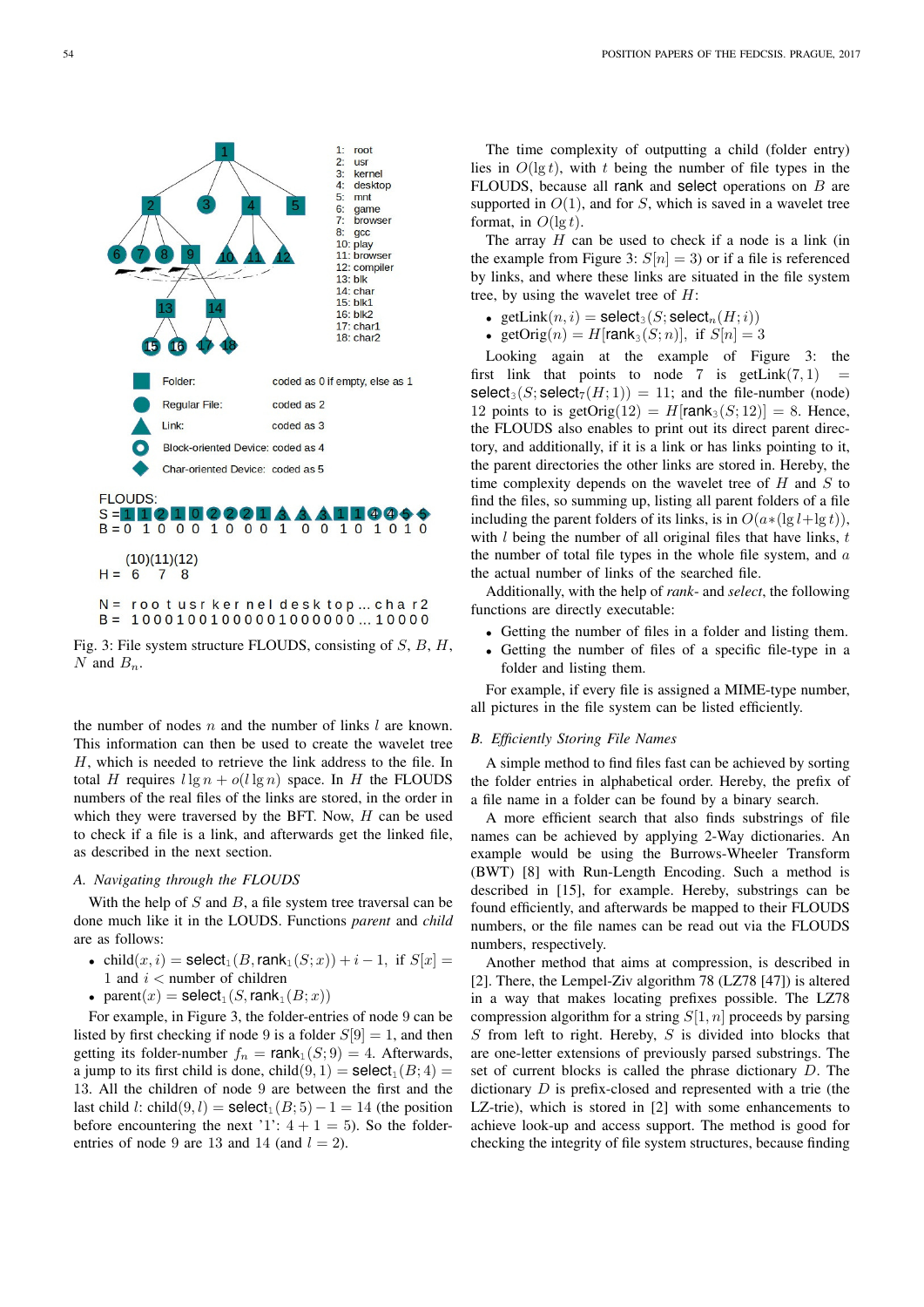substrings of file names is not really needed (the exact file name is known a priori).

### *C. Integrity checking*

There are several variations to check file system integrity on request:

- 1) The FLOUDS is signed and transferred with the file names.
- 2) The FLOUDS is newly created and while traversing the file system tree, a hash value of each file is calculated. These hash values are written into a hash array of size  $n$  and transmitted together with the FLOUDS and the file names.
- 3) To save space, the file name list can be omitted. The file names can just be included in the computation of the hash values, mentioned in point 2.
- 4) Only a predefined number of files are hashed to save even more space.
- 5) Only one hash value over the entire structure is calculated and transmitted.

The fifth method requires the least amount of space, because only a hash value needs to be transmitted. This value can, for example, be displayed on the device's display. If the hash has an unexpected value, one of the other four methods can be executed to check, how the file system structure has changed and which files have been altered.

The used hash algorithm should be as collision-free as possible. Still, it can be freely chosen, for example from a simple checksum like CRC16, to secure hashing algorithms such as SHA-2, depending on performance, space or safety demands.

### IV. PRACTICAL RESULTS

The aim of this section is to show the practicality of our approach by comparing it with a well known database for Unix systems, which the *locate* command uses to efficiently find files.

For our test we used the succinct libraries https://github. com/ot/succinct and https://github.com/simongog/sdsl, which have well-tuned succinct data structure implementations (other sources are [1], [18]). Our machine was equipped with an Intel Core i7@2.2GHz and 8GB of RAM, running under Ubuntu 14.04.

Table I shows the sizes of the *mlocate* database, which in Unix systems is normally situated at "/var/lib/mlocate/mlocate.db", the size of the FLOUDS with the file names just stored in plain text, and the lzFLOUDS with the file names stored by the LZ78 method [2] described in Section III-B.

We used 4 different file lists for comparison:

- 1) buildroot: buildroot (http://buildroot.uclibc.org/) is a tool to generate embedded Linux systems, the file system we generated contained 435 nodes (files/folders/link etc.).
- 2) linux\_src: The Linux 4.2 Kernel source tree containing 54 171 nodes.
- 3) comp1: A small file system of a desktop computer containing 333 854 nodes.
- 4) comp2: A bigger file system of another desktop computer with 1 853 354 nodes.

TABLE I: Comparison of sizes in MB: 1. buildroot, 2. linux\_src, 3. comp1, 4. comp2.

| F  | mlocate | <b>FLOUDS</b> | <b>lzFLOUDS</b> |
|----|---------|---------------|-----------------|
| 1. | 0.004   | 0.003         | 0.002           |
| 2. | 0.957   | 0.625         | 0.218           |
| 3. | 7.722   | 4.964         | 1.932           |
| 4  | 42.876  | 22.928        | 9.141           |

The second table, Table II, compares the running times to find a file name. Hereby, the LZ78 variant of the FLOUDS searched for exact matches, whereas the other two searched for substrings. We averaged the running times over 100 tests, searching for random strings.

TABLE II: Comparison of running times in sec: Legend as in Table I.

| F  | mlocate | <b>FLOUDS</b> | <b>IzFLOUDS</b> |
|----|---------|---------------|-----------------|
| 1. | 0.004   | 0.027         | $8 * 10^{-6}$   |
| 2. | 0.035   | 0.105         | $10 * 10^{-6}$  |
| 3. | 0.381   | 0.565         | $9 * 10^{-6}$   |
|    | 0.823   | 9854          | $12 * 10^{-6}$  |

It can be observed that the naive FLOUDS representation is already around 40% smaller than the *mlocate* database. Still the running times for file-systems with many files are up to 12 times slower. On the other hand, the lzFLOUDS is some magnitudes faster than the other structures. The drawback of the lzFLOUDS is that it can only be used to find prefixes, and in our tests it just output a result, if the exact match was found. We think that this is enough, if the FLOUDS is used for integrity checking, because the exact file names should be known.

### V. DISCUSSION

Succinct data structures perform very well on static objects and not that well on dynamic ones. The same applies to the FLOUDS, hence it is better suited for a read-only file system. For many embedded devices this poses no restriction, because mostly they are put in commission to fulfil only a certain scope; changes to the file system structure are often not allowed and would be a sign of malicious manipulation. However, if changes are to be made, the FLOUDS needs to be rebuilt. A fast rebuild can be easily achieved if the names are not compressed and saved in plain form. For the other representations, the file name string needs to be completely rebuilt, which can be slow. Still, dynamic succinct data structures exist that can be used to this end, e.g., [34].

Figure 4 shows how the file system manager should be separated from the computing component to hinder malicious applications from tampering with files if file integrity is an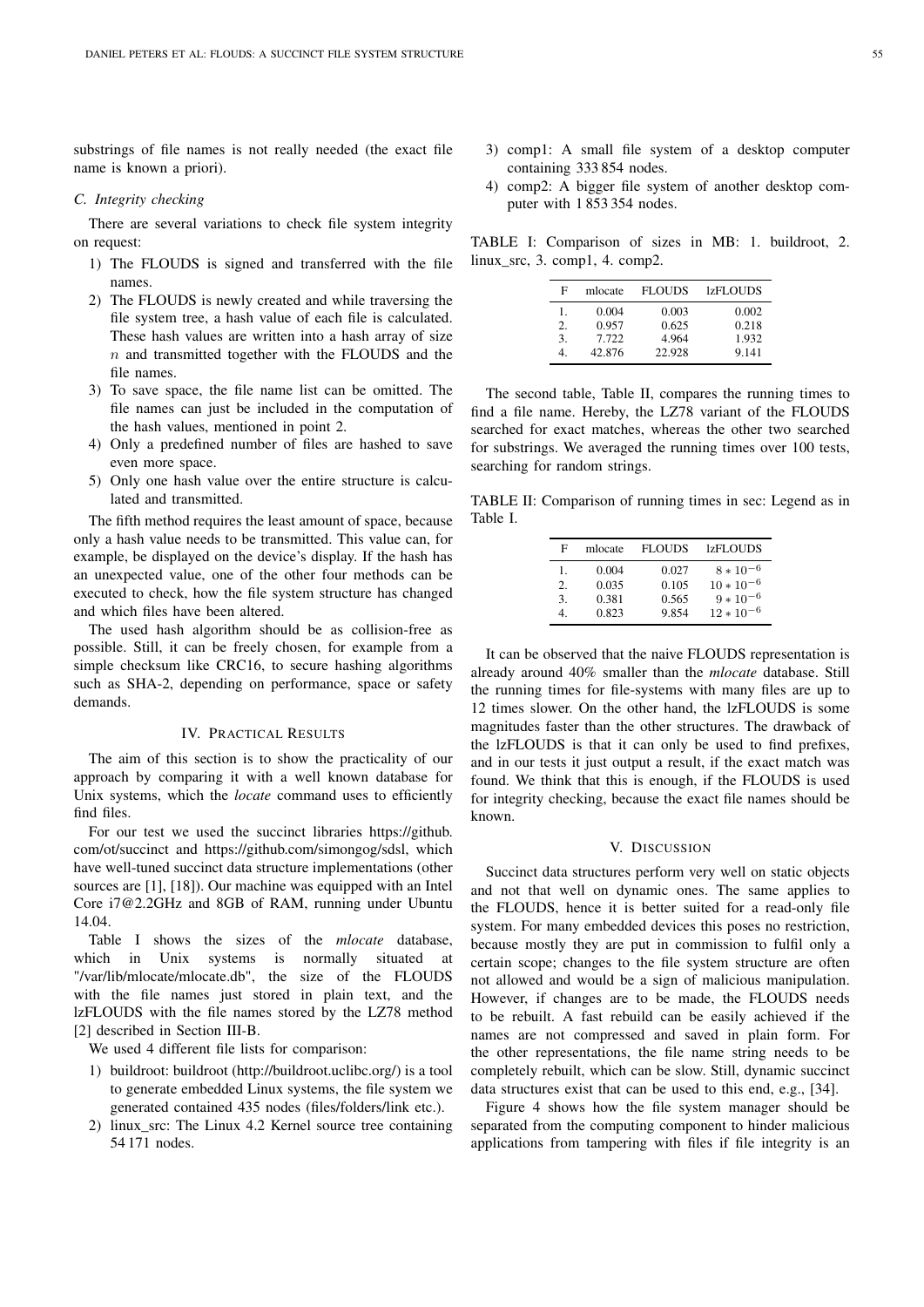

Fig. 4: Separating the file system Manager

issue. These components can be separate devices, where the file system component is at a secure location. Hereby, the computing component could have a copy of the FLOUDS in its internal storage, to speed up locating files. If a file is needed, the FLOUDS-number and the number of requested bytes can be sent to the file system manager, which then answers the request. This communication can be encrypted if an open network is used for communication. In the same manner, an entitled entity can check the integrity of the file system by just sending a request to the computing component, which in turn gets the FLOUDS encrypted with the private key of the file system manager. Afterwards, it sends this encrypted FLOUDS back to the entitled authority. After decrypting it with the public key of the file system component, the entitled authority can make sure that the computing component did not manipulate the FLOUDS-file (assuming of course that the private key of the file system manager is not known by the computing component).

Another approach is software-separation through virtualization. There are some papers that come to the conclusion that the microkernel approach for virtualization is recommended to construct secure systems [26]–[28], [33], [35], [42]. A concrete modular system architectures is described in [43], which yields good results also for embedded devices. It is based on virtualization by dividing critical parts of software from non-critical ones through virtual machines.

Another area of application for the FLOUDS is to use it as the fundamental structure of a whole file system. A possible approach would be to combine it with a read-only, compressed file system like squashFS (http://squashfs.sourceforge.net/). The idea is to use the FLOUDS numbers of the nodes to represent the block numbers, which in turn point to compressed blocks. Nevertheless, if compression is not that important, the FLOUDS needs to be evaluated against a dynamic file system, e.g., based on the  $B^{\epsilon}$ -tree, because these show good results for locating files and have fast write operations [11], [30].

### VI. CONCLUSION

In this paper, a flexible file list structure called FLOUDS was presented. This structure was explained in detail to show that it can be used in many ways. Firstly, it is well suited for embedded devices that need to be validated for integrity in commission, or which want to exchange file lists. Secondly, it can be used as the groundwork for a read-only file system,

which uses as little space as possible. Lastly, it can be used to efficiently find and list files by using succinct data structures for trees and 2-way dictionaries. For the latter, the FLOUDS was evaluated by comparing it to another file name database, which is used in Unix systems by the *locate* command. These tests show that the FLOUDS stores more information, is smaller, and for integrity checking also faster.

#### **REFERENCES**

- [1] D. Arroyuelo, R. Cánovas, G. Navarro, and K. Sadakane. Succinct trees in practice. In *Proc. ALENEX*, pages 84–97. SIAM, 2010. https: //doi.org/10.1137/1.9781611972900.9
- [2] J. Arz and J. Fischer. LZ-Compressed String Dictionaries. In *Data Compression Conference (DCC)*, pages 322 – 331, 2014. https://doi. org/10.1109/DCC.2014.36
- [3] J. Barbay, F. Claude, and G. Navarro. Compact rich-functional binary relation representations. In *Proc. LATIN*, volume 6034 of *LNCS*, pages 170–183. Springer, 2010. https://doi.org/10.1007/978-3-642-12200-2\_ 17
- [4] D. Belazzougui and G. Navarro. New lower and upper bounds for representing sequences. In *Proc. ESA*, volume 7501 of *LNCS*, pages 181–192. Springer, 2012. https://doi.org/10.1007/978-3-642-33090-2\_17
- [5] D. Benoit, E. D. Demaine, J. I. Munro, R. Raman, V. Raman, and S. S. Rao. Representing trees of higher degree. *Algorithmica*, 43(4):275–292, 2005. https://doi.org/10.1007/s00453-004-1146-6
- [6] D. K. Blandford, G. E. Blelloch, and I. A. Kash. Compact representations of separable graphs. In *Proc. SODA*, pages 679–688. ACM/SIAM, 2003. http://doi.acm.org/10.1145/644108.644219
- [7] D. K. Blandford, G. E. Blelloch, and I. A. Kash. An experimental analysis of a compact graph representation. In *ALENEX/ANALC*, pages 49–61. SIAM, 2004. https://doi.org/10.1109/BOD.2006.320815
- [8] M. Burrows and D. Wheeler. A block sorting lossless data compression algorithm. Technical Report 124, Digital Equipment Corporation, 1994.
- [9] D. Clark. Compact Pat Trees. Phd Thesis presented to the University of Waterloo, Canada. 1996.
- [10] P. Davoodi, R. Raman, and S. R. Satti. Succinct representations of binary trees for range minimum queries. In *Proc. COCOON*, LNCS, pages 396– 407. Springer, 2012. https://doi.org/10.1007/978-3-642-32241-9\_34
- [11] J. Esmet, M. A. Bender, M. Farach-Colton, and B. C. Kuszmaul. The TokuFS streaming file system. In *Proceedings of the 4th USENIX Workshop on Hot Topics in Storage (HotStorage)*, 2012.
- [12] A. Farzan and J. Fischer. Compact representation of posets. In *Proc. ISAAC*, volume 7074 of *LNCS*, pages 302–311. Springer, 2011. https: //doi.org/10.1007/978-3-642-25591-5\_32
- [13] A. Farzan and J. I. Munro. Succinct representation of arbitrary graphs. In *Proc. ESA*, volume 5193 of *LNCS*, pages 393–404. Springer, 2008. https://doi.org/10.1007/978-3-540-87744-8\_33
- [14] A. Farzan and J. I. Munro. A uniform approach towards succinct representation of trees. In *Proc. SWAT*, volume 5124 of *LNCS*, pages 173– 184. Springer, 2008. https://doi.org/10.1007/978-3-540-69903-3\_17
- [15] P. Ferragina and R. Venturini. The compressed permuterm index. In *ACM Trans. Algorithms 7, 1*, Article 10, 21 pages, 2010. https://doi. org/10.1145/1277741.1277833
- [16] J. Fischer and D. Peters. A Practical Succinct Data Structure for Tree-Like Graphs. In *WALCOM: Algorithms and Computation*, pages 65–76, Springer, 2015. https://doi.org/10.1007/978-3-319-15612-5\_7
- [17] C. Gavoille and N. Hanusse. On compact encoding of pagenumber k graphs. *Discrete Mathematics & Theoretical Computer Science*,  $10(3):23-34, 2008.$
- [18] R. F. Geary, N. Rahman, R. Raman, and V. Raman. A simple optimal representation for balanced parentheses. *Theor. Comput. Sci.*, 368(3):231–246, 2006. https://doi.org/10.1007/978-3-540-27801-6\_12
- [19] S. Gog and J. Fischer Advantages of Shared Data Structures for Sequences of Balanced Parentheses. In *Proceedings of the 2010 Data Compression Conference (DCC'10)*, IEEE Press, pages 406–415, 2010. http://doi.org/10.1109/DCC.2010.43
- [20] S. Gog and E. Ohlebusch. Fast and lightweight LCP-array construction algorithms. In *Proc. ALENEX*, pages 25–34. SIAM, 2011. http://dx.doi. org/10.1137/1.9781611972917.3
- [21] A. Golynski, J. I. Munro, and S. S. Rao. Rank/select operations on large alphabets: a tool for text indexing. In *Proc. SODA*, pages 368– 373. ACM/SIAM, 2006. http://dx.doi.org/10.1145/1109557.1109599